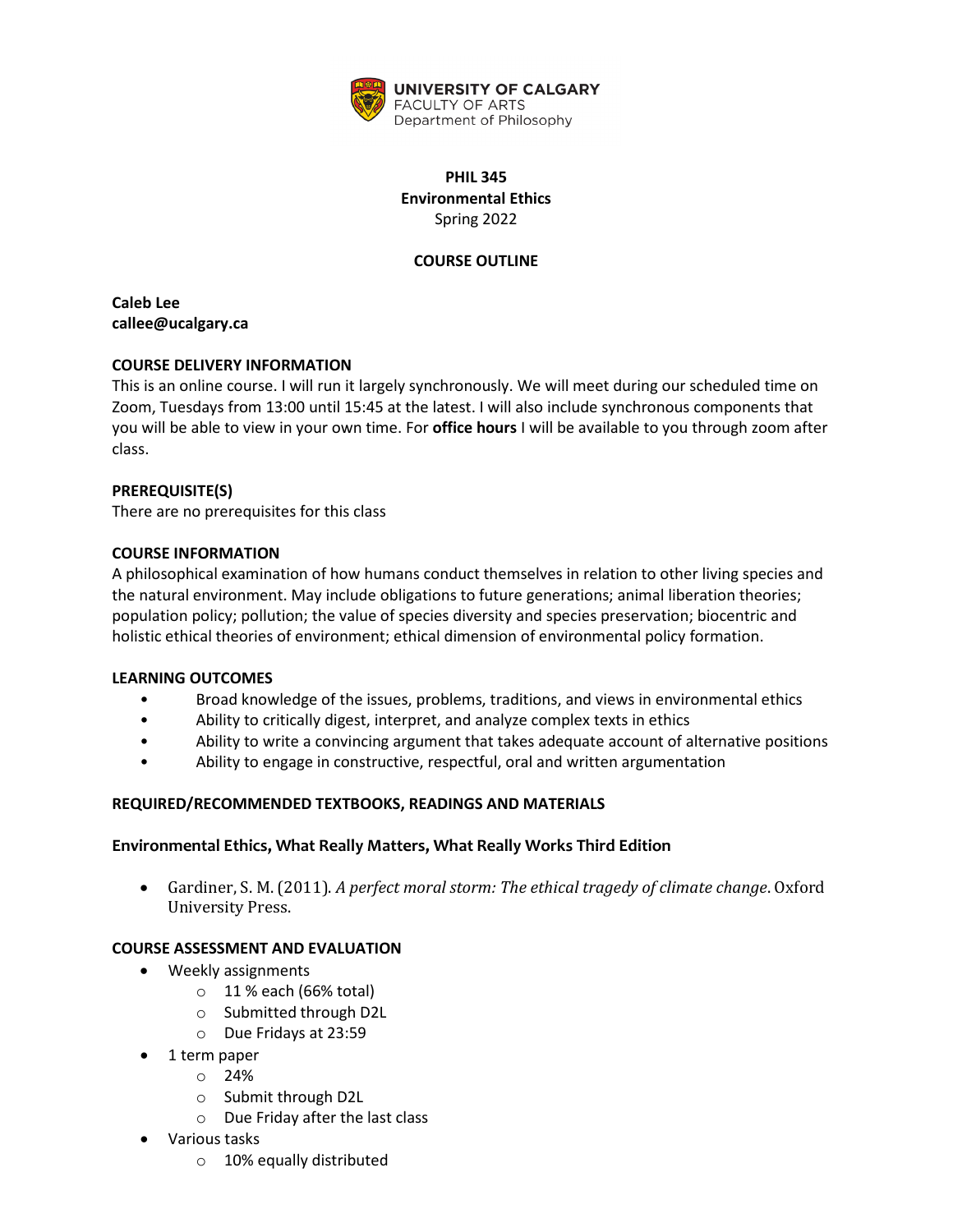- o I will occasionally get you to do something like acknowledge you have read something, or click on a link, or answer a one or two question survey. Or Participate I will give you full points for completing these tasks.
- A passing grade on any component of a course is NOT essential for the student to pass the course as a whole
- I will accept late work for one week after it is due without penalty but not after that. I will grade late work when I am able and will generally not provide comments
- Writing and the grading thereof is a factor in the evaluation of a student's work

### **Exams**

• There is no final exam in this course

| . .<br>due<br>ں |              | д  | ∸∸<br>-       | .,<br>D     | D<br>-                          | . .<br>D-<br>-           | ∽  |                          | - |        |
|-----------------|--------------|----|---------------|-------------|---------------------------------|--------------------------|----|--------------------------|---|--------|
|                 | $\sim$<br>чt | Q1 | $\circ$<br>oo | ∽<br>ິ<br>ິ | $\overline{\phantom{a}}$<br>. . | $\overline{\phantom{a}}$ | 66 | $\overline{\phantom{0}}$ |   | ∽<br>U |

### **IMPORTANT DEPARTMENTAL, FACULTY AND UNIVERSITY INFORMATION**

The following information is MANDATORY. You may choose to include additional policies, to be reviewed by the Department Head during the approval process.

### **Academic Accommodations**

It is the student's responsibility to request academic accommodations according to the University policies and procedures. The student accommodation policy can be found a[t ucalgary.ca/legal](http://www.ucalgary.ca/legal-services/sites/default/files/teams/1/Policies-Student-Accommodation-Policy.pdf)[services/sites/default/files/teams/1/Policies-Student-Accommodation-Policy.pdf.](http://www.ucalgary.ca/legal-services/sites/default/files/teams/1/Policies-Student-Accommodation-Policy.pdf)

Students needing an Accommodation because of a disability or medical condition should communicate this need to Student Accessibility Services in accordance with the Procedure for Accommodations for Students with Disabilities: [ucalgary.ca/legal-services/sites/default/files/teams/1/Policies-](https://www.ucalgary.ca/legal-services/sites/default/files/teams/1/Policies-Accommodation-for-Students-with-Disabilities-Procedure.pdf)[Accommodation-for-Students-with-Disabilities-Procedure.pdf.](https://www.ucalgary.ca/legal-services/sites/default/files/teams/1/Policies-Accommodation-for-Students-with-Disabilities-Procedure.pdf) Students needing an Accommodation in relation to their coursework or to fulfil requirements for a graduate degree, based on a protected ground other than disability, should communicate this need, preferably in writing, to their instructor.

## **Absence or Missed Course Assessments**

Students who are absent from class assessments (tests, participation activities, or other assignments) should inform their instructors as soon as possible. If the reason provided for the absence is acceptable, instructors may decide that any arrangements made can take forms other than make-up tests or assignments. For example, the weight of a missed grade may be added to another assignment or test.

#### **Student Support and Resources**

Full details and information about the following resources can be found a[t](https://www.ucalgary.ca/current-students/student-services)  [ucalgary.ca/current-students/student-services](https://www.ucalgary.ca/current-students/student-services)

- Wellness and Mental Health Resources
- Student Success Centre
- Student Ombuds Office
- Student Union (SU) Information
- Graduate Students' Association (GSA) Information
- Emergency Evacuation/Assembly Points
- Safewalk

## **Academic Advising**

If you are a student in the Faculty of Arts, you can speak to an academic advisor in the Arts Students' Centre about course planning, course selection, registration, program progression and more. Visit the Faculty of Arts website at <https://arts.ucalgary.ca/current-students/undergraduate/academic-advising>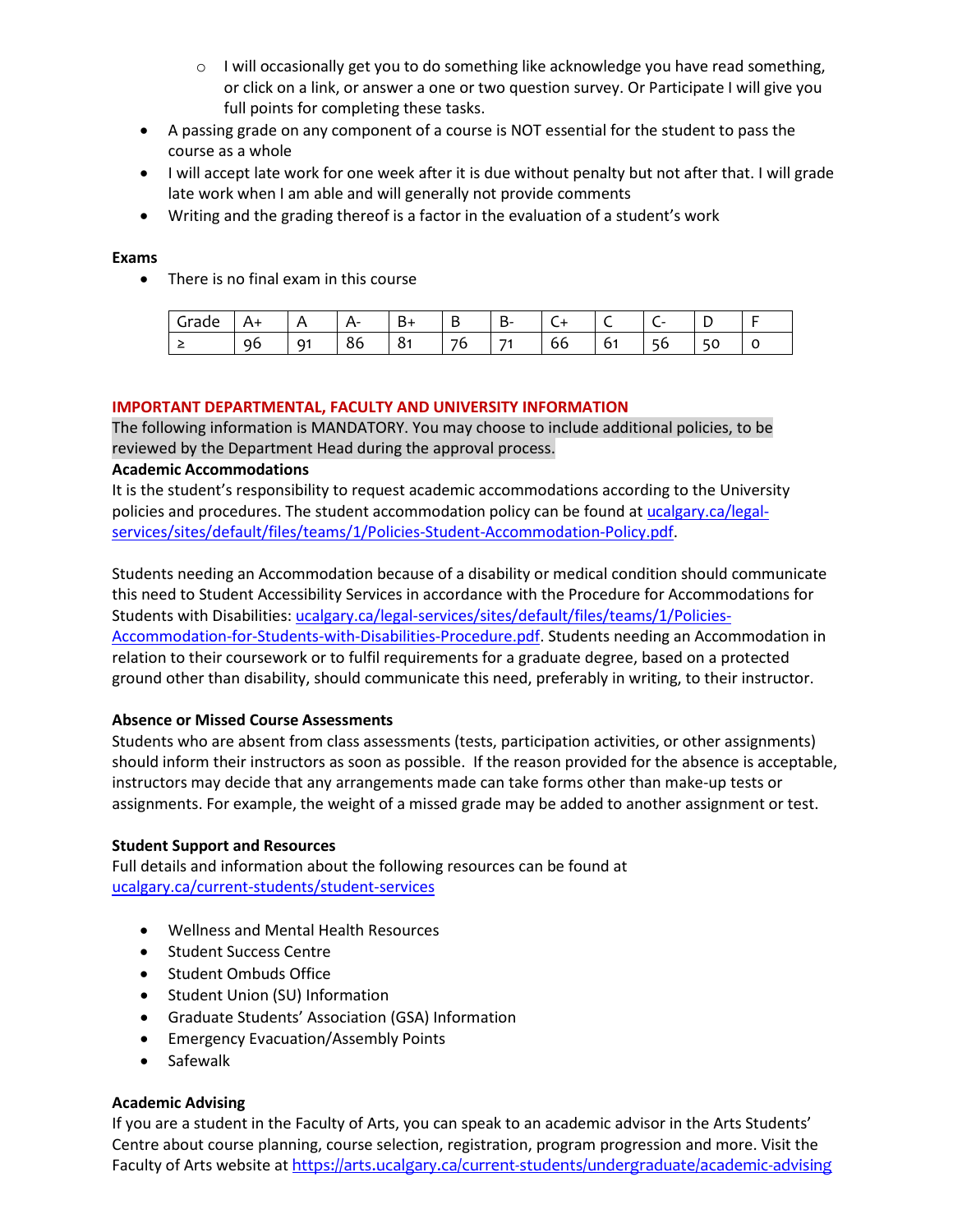for contact details and information regarding common academic concerns.

For questions specific to the philosophy program, please visit arts.ucalgary.ca/philosophy. Further academic guidance is available by contacting Jeremy Fantl (Undergraduate Program Director [jfantl@ucalgary.ca\)](mailto:jfantl@ucalgary.ca) or David Dick (Honours Adviso[r dgdick@ucalgary.ca\)](mailto:dgdick@ucalgary.ca).

### **Writing Assessment and Support**

The assessment of all written assignments—and, to a lesser extent, written exam responses—is based in part on writing skills. This includes correctness (grammar, punctuation, sentence structure, etc.), as well as general clarity and organization. Research papers must include a thorough and accurate citation of sources. Students are also encouraged to use Writing Support Services for assistance. For more information, and other services offered by the Student Success Centre, please visi[t ucalgary.ca/student](https://ucalgary.ca/student-services/student-success)[services/student-success.](https://ucalgary.ca/student-services/student-success)

## **Required Technology**

In order to successfully engage in their learning experiences at the University of Calgary, students taking online, remote, and blended courses are required to have reliable access to the following technology:

- A computer with a supported operating system, as well as the latest security, and malware updates;
- A current and updated web browser;
- Webcam (built-in or external);
- Microphone and speaker (built-in or external), or headset with microphone;
- Current antivirus and/or firewall software enabled;
- Broadband internet connection.

Most current laptops will have a built-in webcam, speaker and microphone.

#### **Responsible Use of D2L**

Important information and communication about this course will be posted on D2L (Desire2Learn), UCalgary's online learning management system. Visit https://ucalgary.service-now.com/it for how-to information and technical assistance.

All users of D2L are bound by the guidelines on the responsible use of D2L posted here: [https://elearn.ucalgary.ca/commitment-to-the-responsible-use-of-d2l/.](https://elearn.ucalgary.ca/commitment-to-the-responsible-use-of-d2l/) The instructor may establish additional specific course policies for D2L, Zoom, and any other technologies used to support remote learning. Instructional materials, including audio or video recordings of lectures, may not be posted outside of the course D2L site. Students violating this policy are subject to discipline under the [University of Calgary's Non-Academic Misconduct policy.](https://www.ucalgary.ca/legal-services/sites/default/files/teams/1/Policies-Student-Non-Academic-Misconduct-Policy.pdf)

#### **Media Recording**

Please refer to the following statement on media recording of students: [https://elearn.ucalgary.ca/wp](https://elearn.ucalgary.ca/wp-content/uploads/2020/05/Media-Recording-in-Learning-Environments-OSP_FINAL.pdf)[content/uploads/2020/05/Media-Recording-in-Learning-Environments-OSP\\_FINAL.pdf](https://elearn.ucalgary.ca/wp-content/uploads/2020/05/Media-Recording-in-Learning-Environments-OSP_FINAL.pdf)

#### **Academic Misconduct/Honesty**

Cheating or plagiarism on any assignment or examination is as an extremely serious academic offense, the penalty for which will be an F on the assignment or an F in the course, and possibly a disciplinary sanction such as probation, suspension, or expulsion. For information on academic misconduct and its consequences, please see the University of Calgary Calendar at [ucalgary.ca/pubs/calendar/current/k.html.](https://ucalgary.ca/pubs/calendar/current/k.html)

Intellectual honesty requires that your work include adequate referencing to sources. Plagiarism occurs when you do not acknowledge or correctly reference your sources. If you have questions about referencing, please consult your instructor.